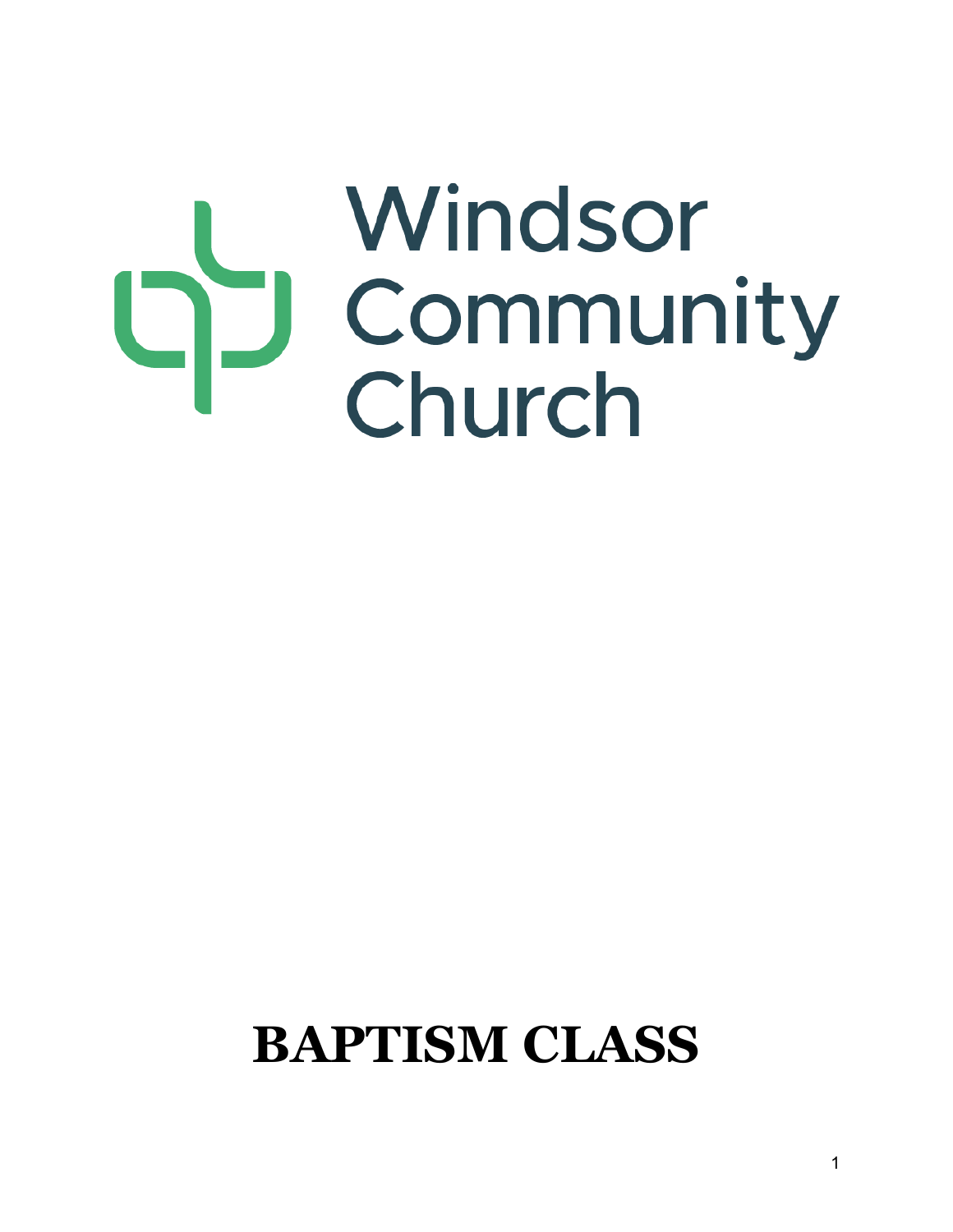The Bible teaches that the true believer has been "united" with or baptized into Christ's death, burial, and resurrection. In a miraculous way, believers "share with" Christ in these things when God saves them. Spiritual baptism is a work of the Holy Spirit that brings believers into union with the death, burial, and resurrection of Jesus Christ so that they can live a new life. The work of spiritual baptism happens to every true believer when God saves them (see 1 Corinthians 12:13 and Colossians 2:12).

Now that you have been united with Christ by faith, there is also a *physical baptism* that demonstrates the reality of the *spiritual* one. God desires for all who are saved to be baptized publicly as an act of obedience and to give a testimony to the miracle of His glorious work in their lives.

In the most basic terms, the ordinance of water baptism is a sign and a seal prescribed by our Lord Jesus Christ as a visible symbol of invisible grace that unites the believer with Christ. It is a discernible and tangible representation of both the invisible realities of the gospel and the Spirit's application of this gospel to our lives. As the Westminster Confession and the 1689 Baptist Confession of Faith put it, baptism *"is a sign of our fellowship with Him in His death and resurrection, of our being grafted into Him, of remission of sins, and of submitting ourselves to God through Jesus Christ to live and walk in newness of life"*.

The note I want to strike immediately—the tone and the truth that I want to set first and foremost—is that baptism gets its meaning and its importance from the death of Jesus Christ, the Son of God, in our place and for our sins, and from his triumph over death in the resurrection that guarantees our new and everlasting life. Baptism has meaning and importance only because the death and resurrection of Jesus are infinitely important for our rescue from the wrath of God and our everlasting joy in his glorious presence. That's the note that must be struck first. John Piper

## **THINGS YOU OUGHT TO KNOW…**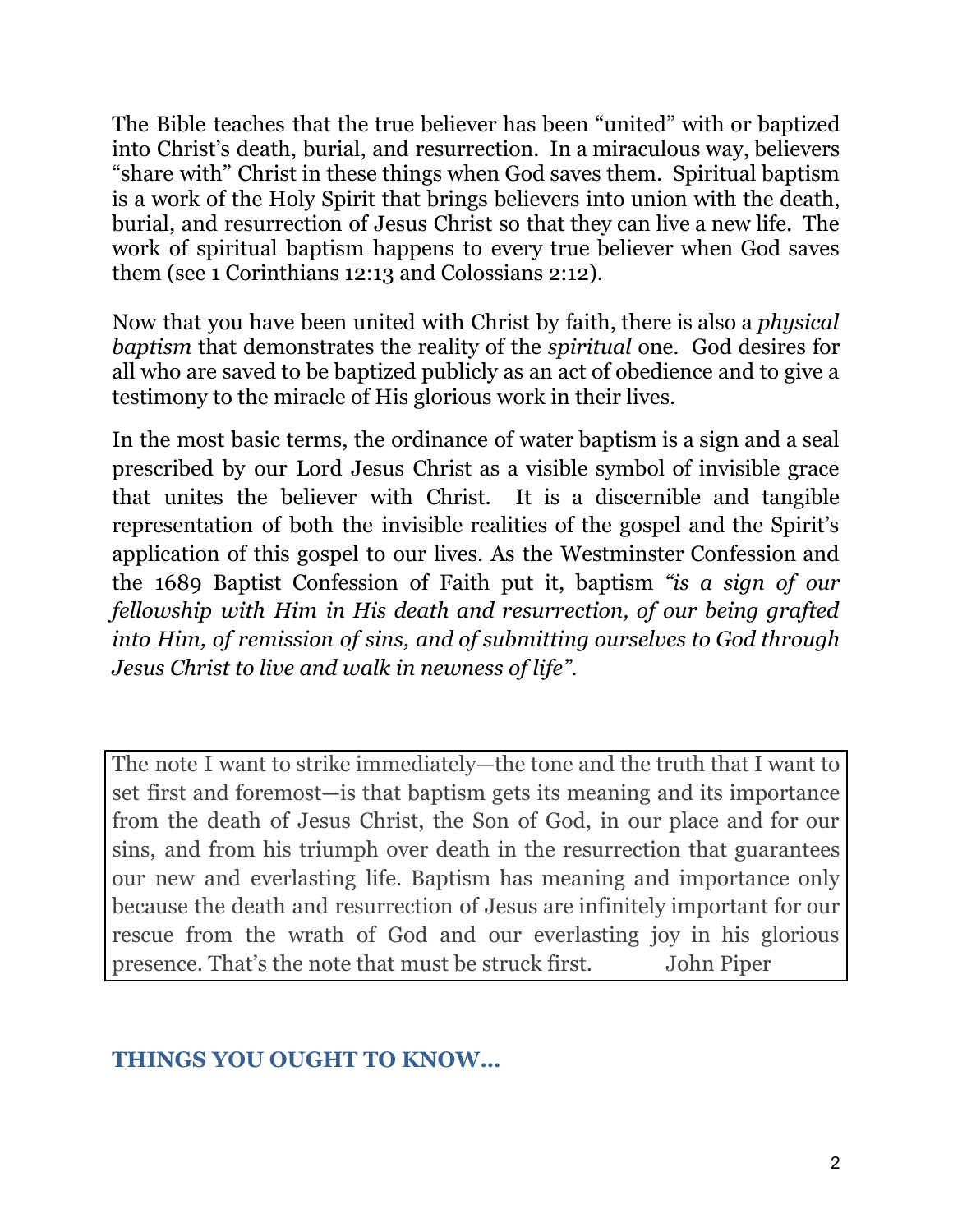**WATER BAPTISM** is not something a believer should just take or leave." It is a command given by Jesus Christ for all believers to participate in, out of love for Him and a desire to publicly proclaim what He has accomplished. It is also a sign of fellowship and union with the visible body of Christ *(see Matthew 3:15-17, 28:19, and Acts 2:41-42).*

**WATER BAPTISM** has no significance for unbelievers, because they have not been saved by God through the miraculous *spiritual baptism* discussed on pages 1-4. There is nothing to illustrate.

**WATER BAPTISM** is intended to be an illustration of the washing away of sin, however the Bible does not teach that it actually *does* wash away sin. Only the blood of Christ is said to have accomplished this. The physical act of baptism does not save you *(See Hebrews 1:3, 9:14, 1 Peter 3:21, and 1 John 1:7).*

**WATER BAPTISM** is not observed in the church to *cause* something spiritual to happen to you. It is observed *because* something spiritual *has* already happened to you.

**WATER BAPTISM** does not, in itself, bring about a supernatural benefit to the one being baptized. The true believer is given the power of the Holy Spirit at the time they are saved and not at a later date when they are baptized *(See Matthew 3:11, Mark 1:8, John 7:37-40, 1 Corinthians 12:13).*

**WATER BAPTISM** is not intended to be a religious ritual or ceremony performed on babies or children to determine their eternal destiny. There is not a *single reference* in the entire Bible that indicates babies are to be baptized so they can go to heaven if they die. There are no *commands* or *specific examples* in the Bible regarding the baptism of infants.

#### **THE AMAZING GIFT OF SALVATION** *The work of Christ that gives water baptism it's meaning*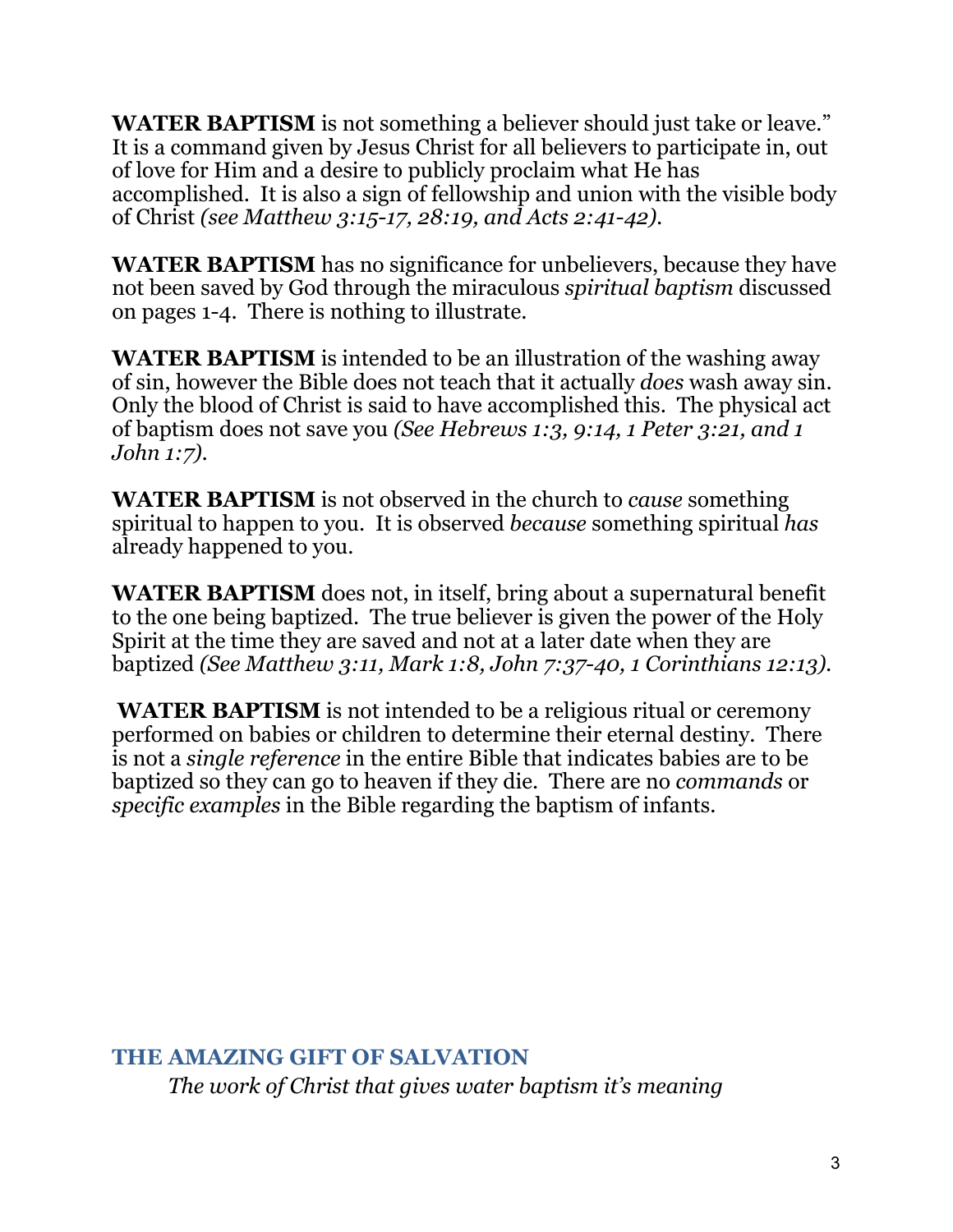#### **Read Ephesians 2:1-10**

How does the beginning of this passage (v.1-3) describe each and every one  $of$  us?

What does it say that God did for us when we were that way? (v.4-6) Why did he do this? (v.4,7)

What do these verses teach us about how we are saved, and what the result is? (v.8-10)

#### **Read Romans 6:1-14**

In verses 3-10, list or circle all of the times Paul uses the words "in," "into" or "with." What are these in reference to?

What does it mean to be baptized into Jesus' death?

The most beautiful part of all of this is the "newness of life" we receive by being united with Jesus in His resurrection. According to verses 5-7, how is it that we are now able live a very different (new) life?

Is this guarantee of the grace of God through Jesus Christ for all eternity a license to go on sinning once God has saved you? Why or why not according to verses 2-7?

According to verse 12-14, what does this "union" with Jesus Christ mean for day to day living?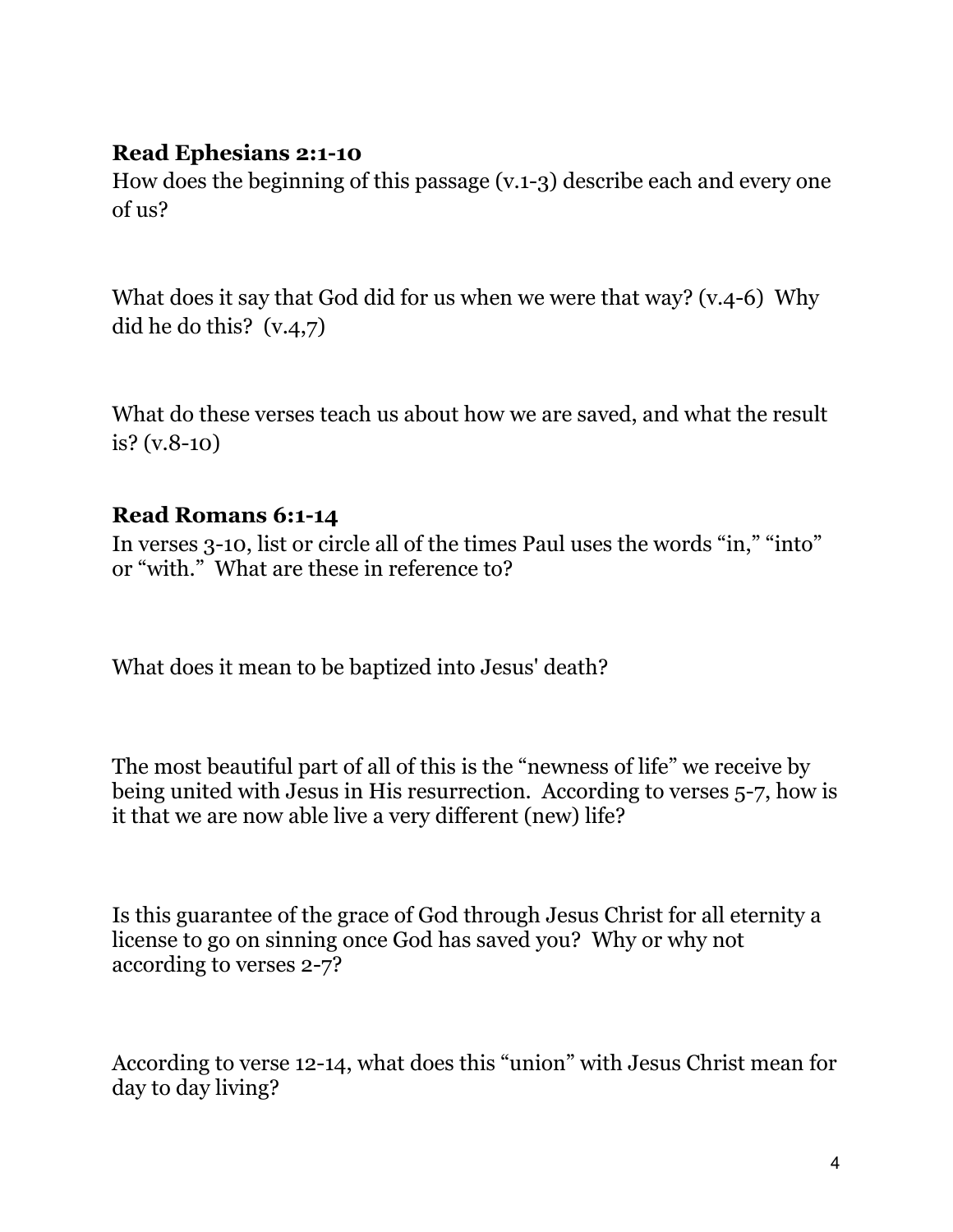#### **WATER BAPTISM**

*An outward sign of an inward reality*

Baptism is a symbolic act of obedience that portrays the death, burial and resurrection of Jesus Christ and our union with Him in thoses saving events. Baptism is the initial Christian Rite, because Spirit-Baptism is the initial Christian experience. It signifies both the washing of sin and the bestowal of the Spirit.

#### **Read Matthew 28:18-19**

Why is it important for a person who has placed their faith in Jesus to be baptized?

Based on what we learned in the previous lesson, is being baptized necessary to be forgiven of our sins?

# **Read Colossians 2:8-14 (esp. V. 11-13); Romans 6:1-11; 1 Peter 3:21-22**

What do these verses say about some of the truth that baptism illustrates?

#### **Read Acts 8:12, 35-36; 16:14-15; 18:8**

How much time generally lapsed between a person believing in Jesus and being baptized in the New Testament?

#### **ARE YOU READY?**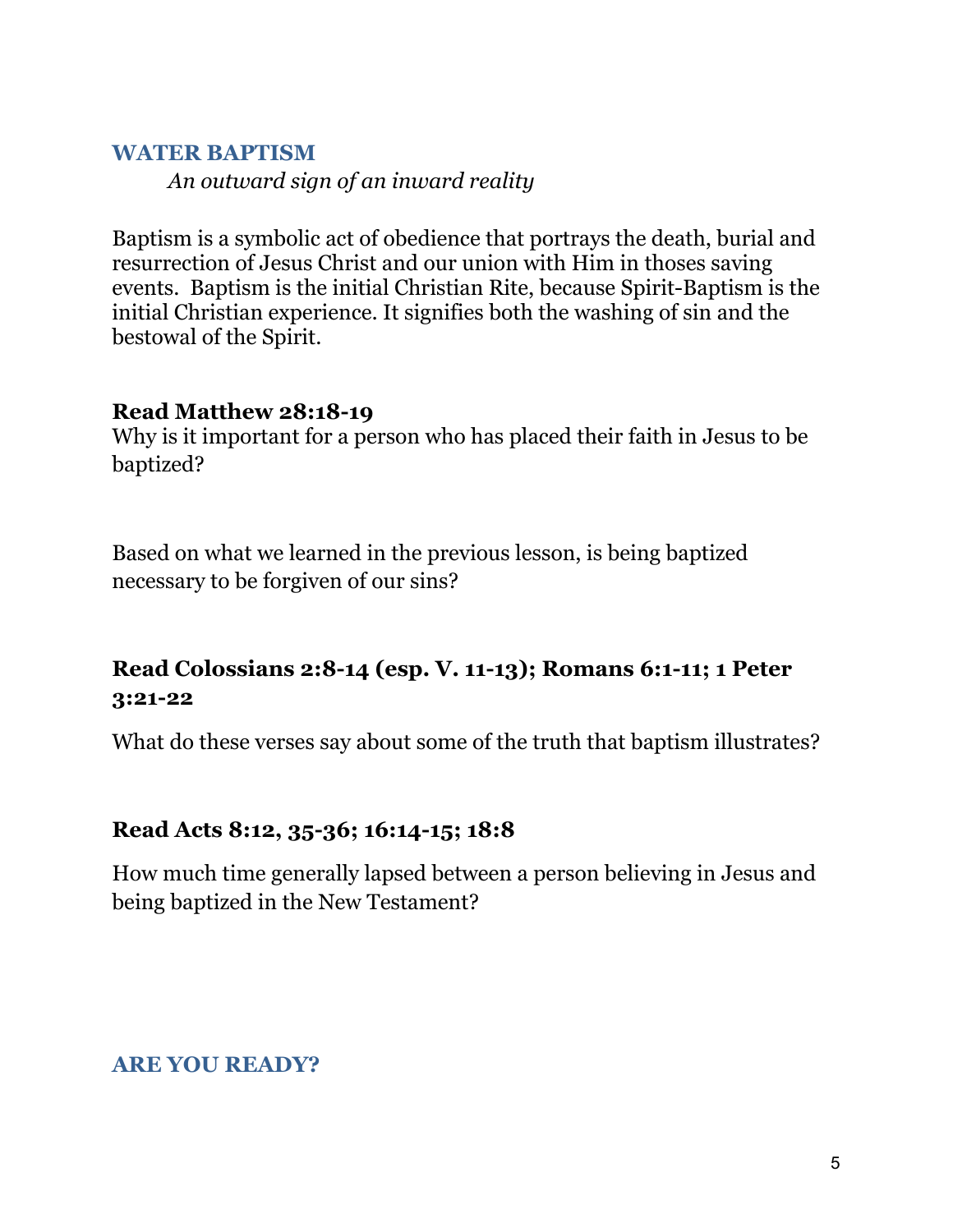Water baptism is not a ritual or religious ceremony that a Christian must go through out of religious obligation. Rather, it's the joyful expression of the amazing blessings of God given in salvation. If you have not had this opportunity yet even though God has saved you, you should seek it out right away (Acts 2:41, 8:12, and 18:8). In this way, you will demonstrate obedience to the Father and will give Him public praise for what He has done.

Consider the following questions in order to evaluate your own life and the possibility of a commitment to be baptized. If you need help thinking through these things, do not hesitate to call on other believers or a pastor who can help you understand. Ultimately, you are encouraged to be baptized in the context of the local church as an expression of and testimony to the wonderful work of salvation in your life and to identify with the body of Christ.

#### *Do you know with joy and certainty that God has saved you? How and why?*

*Have you had the opportunity to be baptized according to the teaching in this lesson since you were saved?*

*Do you understand what baptism is and why God has commanded it? If you have not yet been baptized, will you commit to obey God's command for you to do so at the earliest possible opportunity?*

*If you answered "yes, " we rejoice with you! Please seek out one of the pastors or your Community Group leader. If you are under the age of 18, talk with your parents. (The church will set a special time for all to celebrate your baptism as a sign of the new life in Christ that God has given you!!).*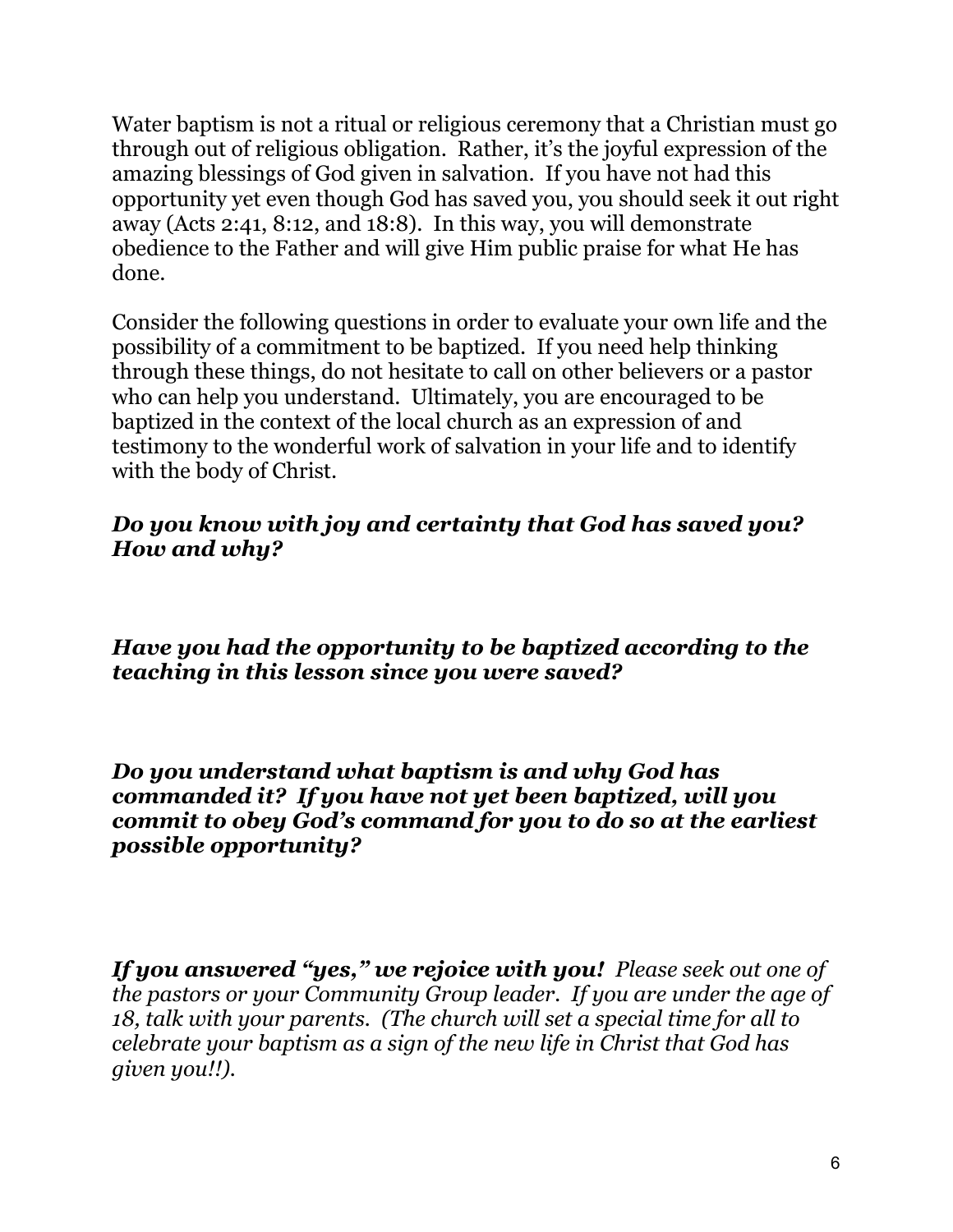*If you answered "no, " because you have a dif erent understanding of Christian baptism, we would love to interact with you further on the topic. While we do not want to see division in the body of Christ over dif erent theological positions on this doctrine, we do want to clearly teach, explain, and apply what we believe is a biblically accurate understanding of the ordinance of Believer's Baptism.*

# **WHAT SHOULD I EXPECT AT MY BAPTISM?**

Because baptism by immersion was the practice of the early church, and best illustrates our union with the death, burial, and resurrection of Jesus, we practice baptism by immersion. That being the case, you should wear a swimsuit with shorts and a dark-colored t-shirt for modesty's sake and bring a towel.

We will give each person being baptized an opportunity to give testimony to what God has done in your life to bring you to faith in Jesus. After that, each person will enter the water, you will be asked a few questions enabling you to give clear testimony to your faith in Jesus, and then be baptized (for more details see the "Baptism Service" at the end of this document.) After that, the person performing the baptism will dip you backwards into the water.

# **Who is going to baptize me?**

Any of the Elders at WCC would consider it an honor and privilege to baptize you. We encourage you to think about those that have had significant impact in your Christian life, and if they are followers of Christ we would encourage you to have them baptize you. This would mean that believing parents could baptize their children, etc. If you would prefer, however, to have one of the elders at WCC baptize you, please just indicate that.

## **Should I invite unsaved friends and family to my baptism?**

Absolutely! Your baptism is a perfectly appropriate time to clearly declare the decision you have made to put your trust and faith in Jesus to those that you care deeply about!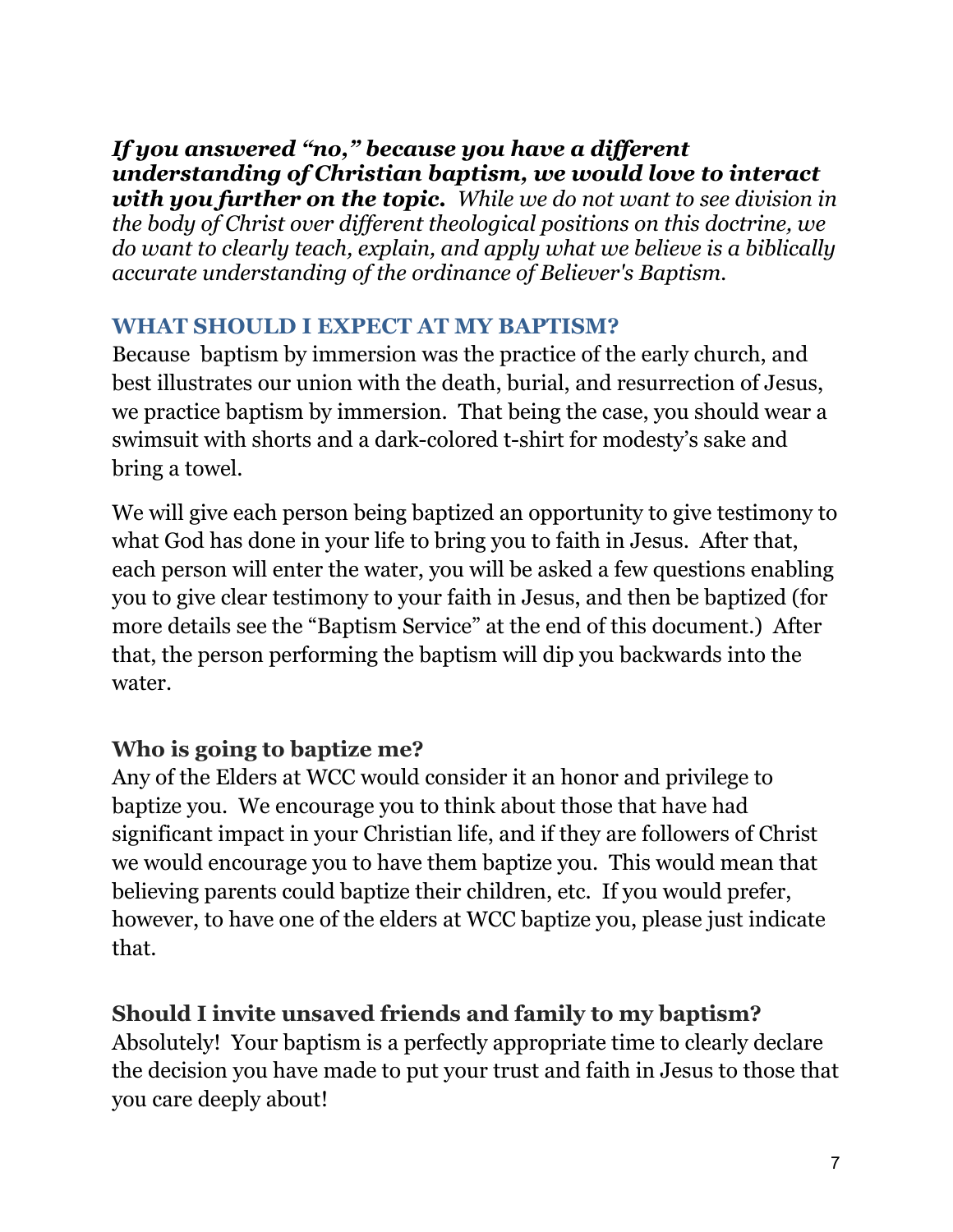# **What if I'm not ready to be baptized right now?**

If you have additional questions or concerns about baptism, or aren't yet sure of your own faith in Jesus, we would consider it an honor to continue walking with you in this journey. When you have put your faith in Christ and are ready to take this step of obedience, we would consider it an honor to be part of your baptism.

# **I was baptized as an infant, do I need to be baptized again?**

While we understand the tradition of baptizing infants, we believe that the Bible teaches "Believer's Baptism" or that a person believes in Jesus first, and then is baptized. If you examine the passages in this study, you will see that belief or becoming a disciple always precedes baptism. Baptism is a public profession and illustration of what Jesus has accomplished for you as your Lord and Savior. If you would like more information on our stance, please let one of the Elders know and we would be happy to dialogue with you.

# **THE BAPTISM SERVICE**

Prior to entering the water, the person desiring to be baptized will be given the opportunity to give your testimony (we will provide a testimony worksheet) of how God has worked in your life to bring you to faith in Jesus.

After entering the water, the person administering the baptism will ask the following questions:

**Question:** Are you, \_\_\_\_\_\_\_\_\_\_\_\_, trusting in Jesus Christ alone for the forgiveness of your sins for the fulfillment of all of his promises to you, including eternal life?

**Answer:** I am or Yes

**Question:** Do you intend, with the Lord's help, to obey Jesus' teachings and to follow Him as your Lord?

**Answer:** I do or Yes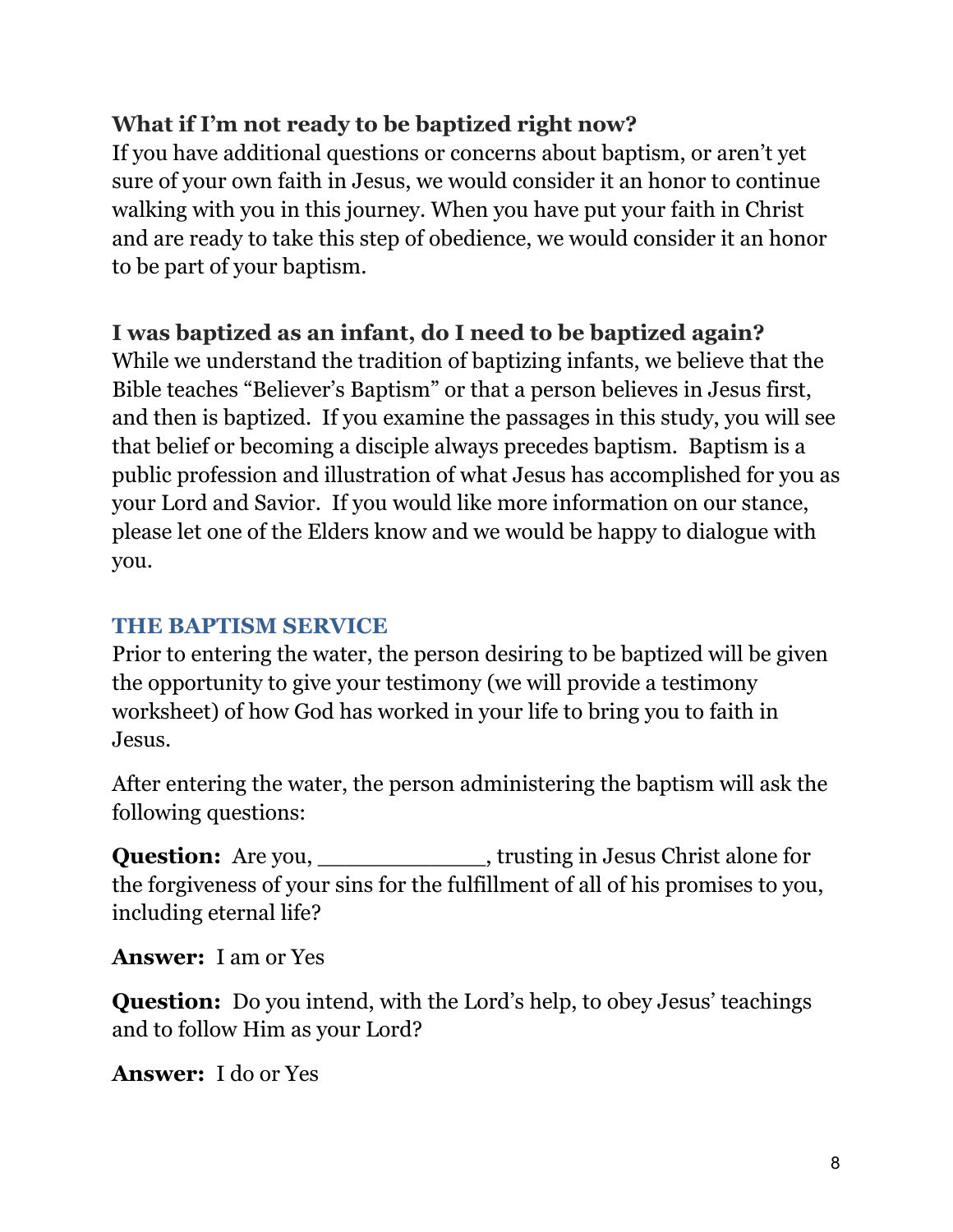**Elder (or person administering the baptism) response just before immersion:** Upon your profession of faith in Jesus Christ as your Savior and Lord, and in obedience to his command, I now baptize you in the name of the Father and of the Son and of the Holy Spirit.

**Elder (or person administering the baptism) response during immersion:** Buried in Christ

**Elder (or person administering the baptism) exhortation following immersion:** Go and walk in Newness of Life!

**Congregation/witnesses following immersion:** Until the end…forever more!

# **FINAL THOUGHTS ON BAPTIZING CHILDREN**

The Bible does not provide us with a one-size-fits-all method for handling childhood conversion and baptism. Yet in applying biblical wisdom, we believe we can glean several principles that will help decide when a child should be baptized.

1. We should actively share the gospel with our children, and we should encourage them when they trust Christ.

We should never communicate to children that they are too young to understand the gospel or must wait before trusting in Christ. Jesus said, "Let the little children come!"

2. Those who are baptized must be able to make a credible profession of faith.

We are told in God's Word that *"faith comes from hearing, and hearing through the word of Christ"* (Romans 10:17). In order to receive salvation, the Gospel must be heard, understood and believed. A credible profession of faith, understands the "word of Christ (the Gospel), including the effect of